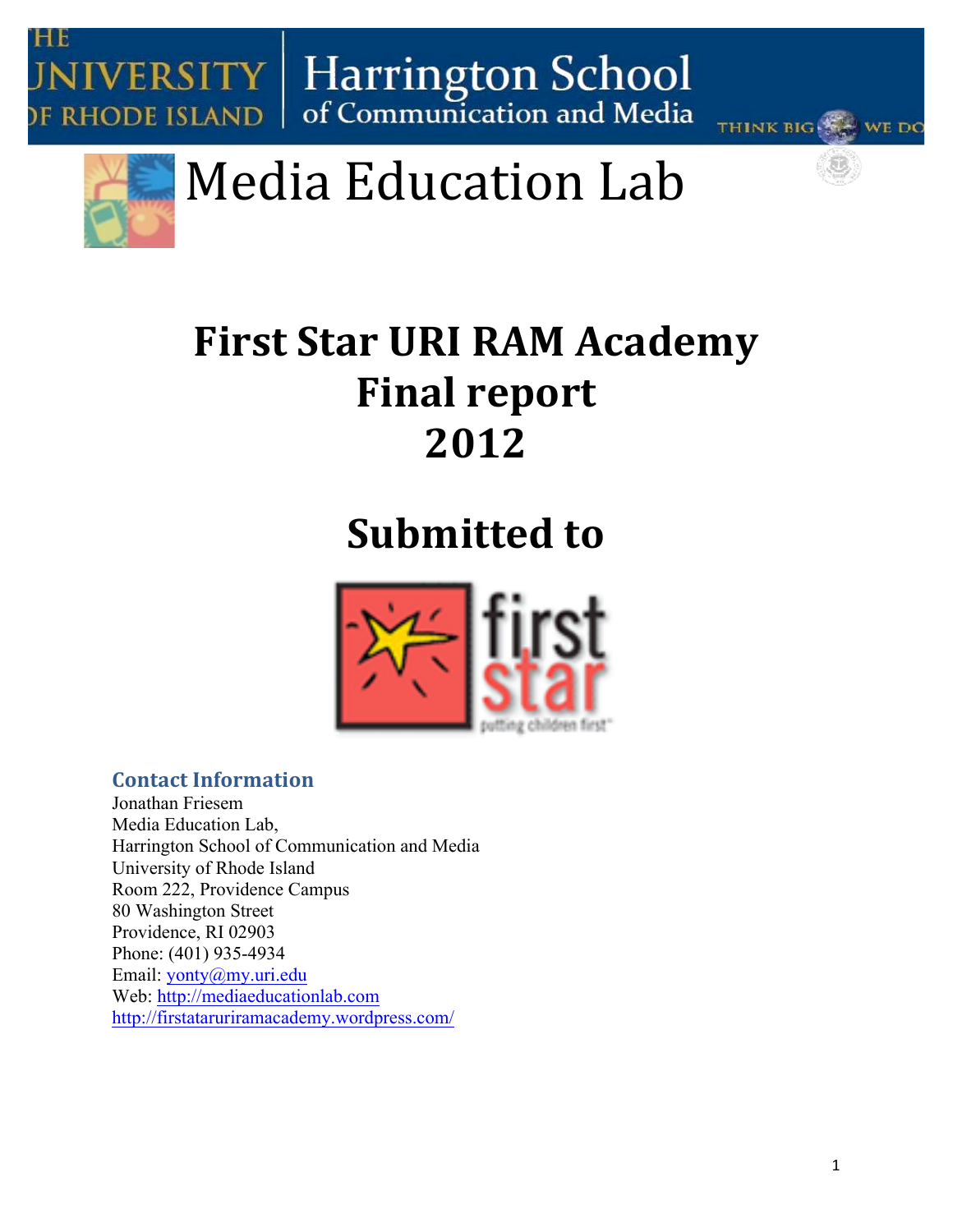### **Table of Contents**

| 3. Learning objectives and instructional methods  4 |
|-----------------------------------------------------|
|                                                     |
|                                                     |
|                                                     |
|                                                     |
| 8. About the Media Education Lab Team19             |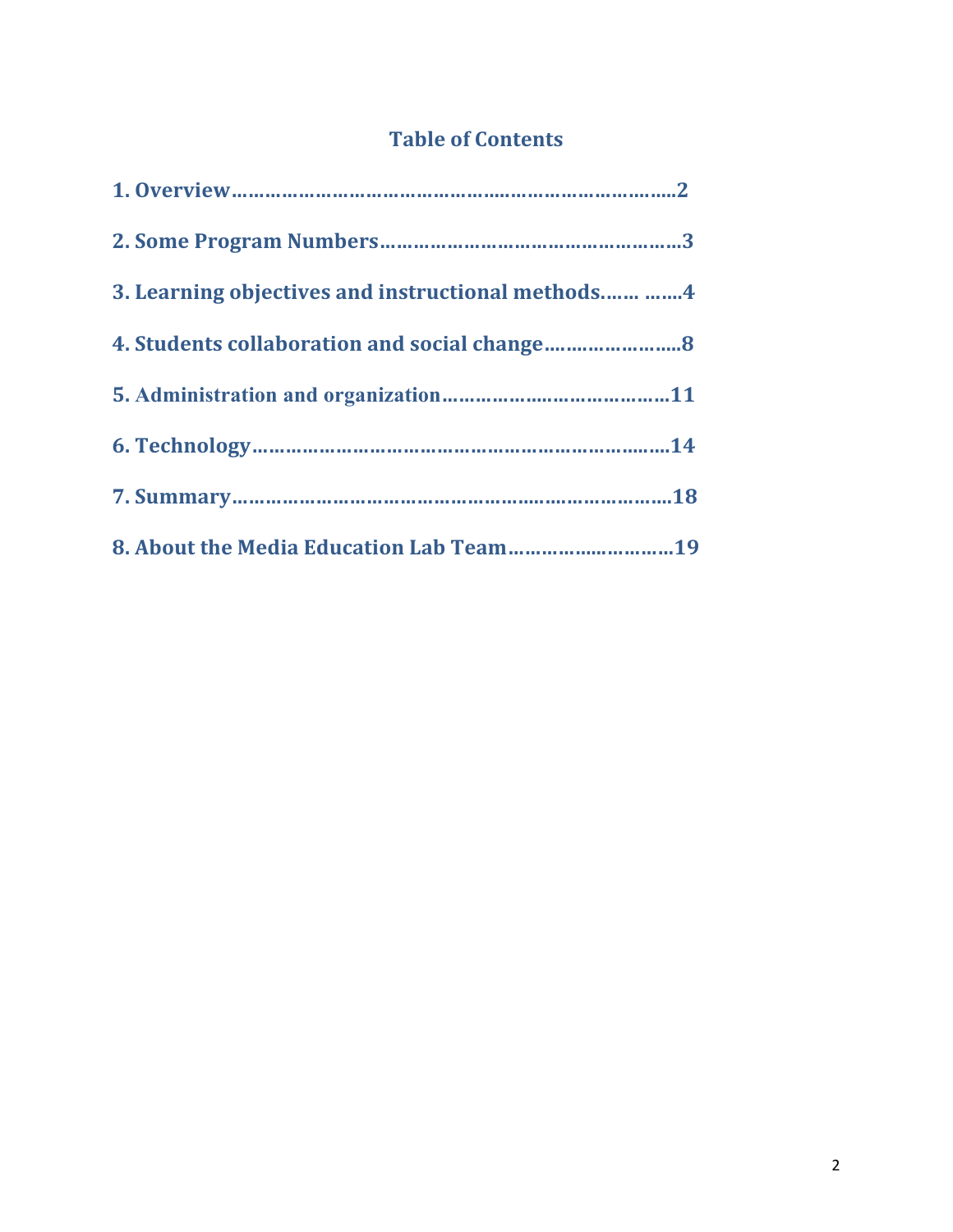#### **Overview&**

In July 2012, twenty-two students aged 14-16 from the foster care system in Rhode Island came to the University of Rhode Island (URI) and worked with staff of the Media Education Lab to deepen their media literacy and social media competencies as part of the First Star Academy.

In collaboration with the URI Division of Student Affairs and the Department of Communication Studies, we provided two credit-bearing courses on digital media focusing on social networks and videography. In the Social Networks class, students learned to use three different social networks (Facebook, Twitter and Tumblr) to communicate with each other and perform research on any subject. A significant amount of time was devoted to anti-bullying activities and responsible use of the Internet. In the Videography class, students learned to critically analyze and produce commercials and music videos; they worked collaboratively or individually to create final projects of their choosing. At the end of the program, students had created more than 30 short videos which were screened in a closing ceremony. Each student had also experienced writing an email, posting a comment, uploading a picture and conducting research on the web. Today, the students continue to communicate through a secure Facebook group.

First Star and Adoption RI collaborated with the University of Rhode Island to develop this program and a number of generous partners at the University of Rhode Island supported this project including the Harrington School of Communication and Media, the Curriculum Materials Library (CML), and Information Technology Services (ITS).

Success of the program can be seen in many different ways: the active Facebook group, the telling content of the students' videos, their critical media observations, and the students' own insightful course reflections. Participants in the program observed the profound and meaningful experience the students underwent in the three weeks.

However, this report is not a program assessment or evaluation. Instead, this report summarizes the experiences of the staff of the Media Education Lab who developed and implemented the courses. The Project Manager, Jonathan Friesem, wishes to thank Kelsey Greene, Tim Tierney, Lisa Provorova and Dr. Renee Hobbs, who participated in the design, implementation and assessment of the program. We are happy to submit the report to First Star URI Ram Academy with our summary of the project and recommendations for the future.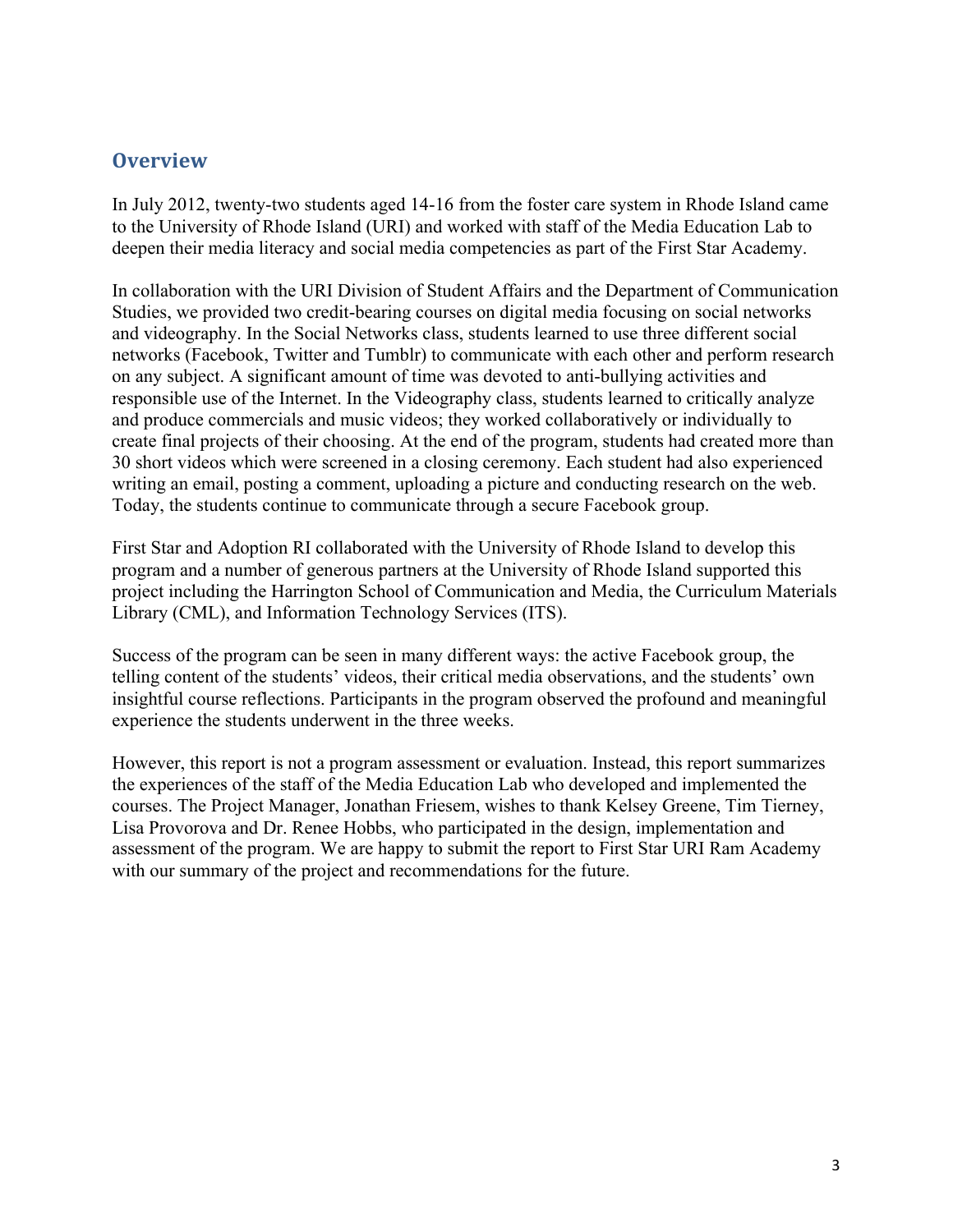#### **Some Program Numbers**

- **How long was the program?** 3 weeks between Sunday July 8th and Sunday July  $29<sup>th</sup>$ ,  $2012$
- **What was the instructional design?** 2 courses, 18 sessions, a total of 44.5 hours of class
- **Who participated?** 22 students, 19 students entering 9<sup>th</sup> grade, 2 students entering  $10^{th}$ grade, one student entering  $8<sup>th</sup>$  grade, 2 students left the academy prior to the end
- Who did the teaching? 3 course instructors and 1 research assistant who made observations for 53.5 hours
- **Who were the staff?** 12 staff members of First Star, 3 of whom were managers
- **How many librarians were involved?** 4 librarians, 1 being the director of CML
- **How many PowerPoint presentations?** 13, consisting of 250 slides
- **How much technology?** 30 computers (donated mini Dell netbooks) installed by the instructors
- **How many video cameras?** 25 donated Flip cameras for the students, 3 of which were not functioning
- **How did students work together?** There were 7 assigned groups for first 2 video projects (commercials and music videos); 7 different groups for final projects
- **How many projects?** 21 short video projects, 7 commercials, 7 music videos, 7 final projects and 26 additional materials, 22 self-reflection videos, 4 video games created by students
- **How many media texts were analyzed?** 9 commercials and 5 music videos
- **How did students use social media?** 12 active students in the Facebook secure group, 6 active staff and instructors, 72 posts as of August 2012 in the Facebook page, 36 students posts, 235 comments, 147 student comments, 223 likes, 207 student likes

#### **Learning Objectives and Instructional Methods**

The First Star Academy aims to engage foster youth with participation in a college academic setting. In the courses we developed, we wanted develop student communication skills, selfesteem and self-expression by increasing their competencies in collaborative work with video production to develop critical analysis and civic engagement. More specifically, students were expected to gain video production skills by learning to imagine, create, produce, direct, record, and edit a video. Using key media literacy questions, students were expected to critically analyze commercials, music videos, and other media forms. The civic engagement goal was aimed at connecting the students with a supportive community through digital media by encouraging them to communicate and reflect on their social relationships using social media platforms such as Facebook, Twitter, and Tumblr. By fostering their self-expression, students learned to raise their voices, listen to others, and explore their personal and social identity.

**Teamwork.** A team of instructors collaborated to construct the two courses. Jonathan Friesem took a leadership role allocating lesson plans, tasks, meetings and deadlines. Kelsey Greene developed the media literacy and social networking lesson plans and reviewed all class materials. Timothy Tierney focused on video editing lessons and assistance with technological coordination. All three instructors took control of different lessons and shared classroom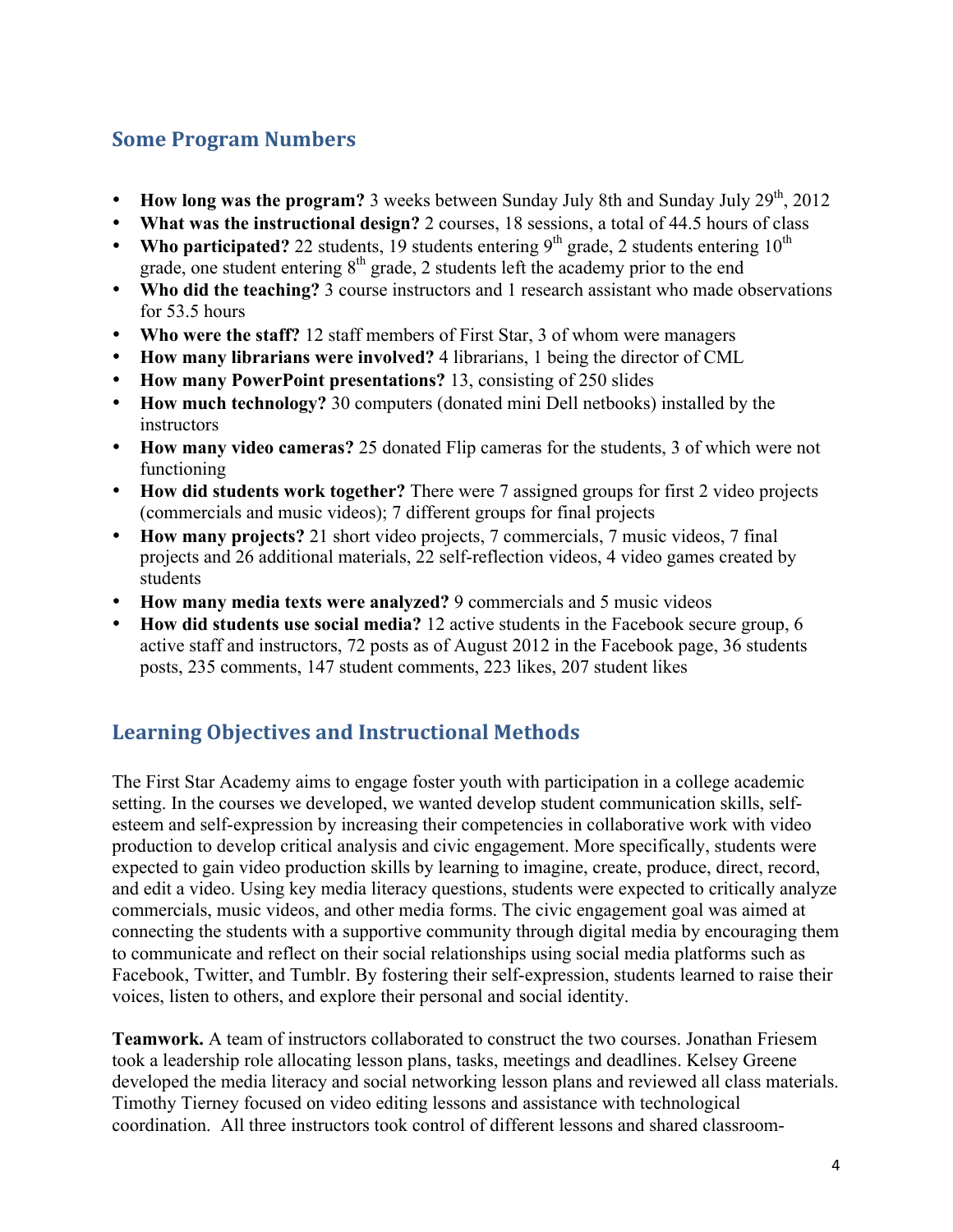teaching time. The instructors used well-established principles of informal learning, including careful blending of play and learning; opportunities for individual and group work; respect for the process of collaboration; and a blend of structure and freedom in activities. Dr. Renee Hobbs, the founding director of the Harrington School of Communication and Media, was also available throughout the program and met regularly with the team for guidance with the lesson plans and the instructional methods.

**Curriculum Planning and Revision.** Before the program began, instructors began to develop goals and objectives and developed a written curriculum plan. The instructors decided on the overall timeline together and then divided responsibilities for developing the daily curriculum. Every lesson plan was reviewed as a group and each instructor also had the opportunity to practice the lesson using the required technology (such as the Smartboard) before the program began.

The curriculum was divided into three sections with a theme for each week: advertisements, music videos, and documentaries. Each theme would be explored through discussions, screening, social networking and media production. The participants would produce collaboratively in small groups a video every week. They would also design their Facebook page and write posts about their experience to document their time in the program.

When the course began, the instructors recognized the limitations of the curriculum design, which placed a large emphasis on the three distinct videos and confined the use of social media platforms to narrow tasks. The instructors quickly discovered the curriculum needed to be dynamic in order to adequately fit the needs of students and the situational factors concerning access to technology and scheduling.

To provide highly individualized learning, instructors began to divide a single lesson into three sequential or concurring activities: students rotated through a series of three activities in one classroom period. This approach enabled us to cover more content and give more time flexibility for task completion. When one instructor would teach the class as a whole, the other two would go around helping students and ensuring all were attentive. As a result, social media was integrated into a variety of classroom activities. Instructors asked students to answer questions on an online platform rather than just responding out loud in class. This ensured widespread participation among all learners.

Lastly, the focus on documentary production was eliminated due to time constraints. Instead, the final video project encouraged students to use any format that showcased a message the students wanted to share about foster care. This decision was made because the instructors felt it was more important to focus on the content of the last video and ensure a quality production rather than teaching the students additional video skills about a new genre.

**Video Production Skills.** Every student had the opportunity to produce, direct, record (with Flip camera), and edit (with iMovie) multiple video forms. Every student was able to practice the varying skills because they were in groups of three and they created multiple videos with different roles for each. The first video production project was a commercial where the students were given 30 seconds to make an ad for one of the Academy sponsors who served as their 'client.' The second video project was a one-minute music video consisting of a song of their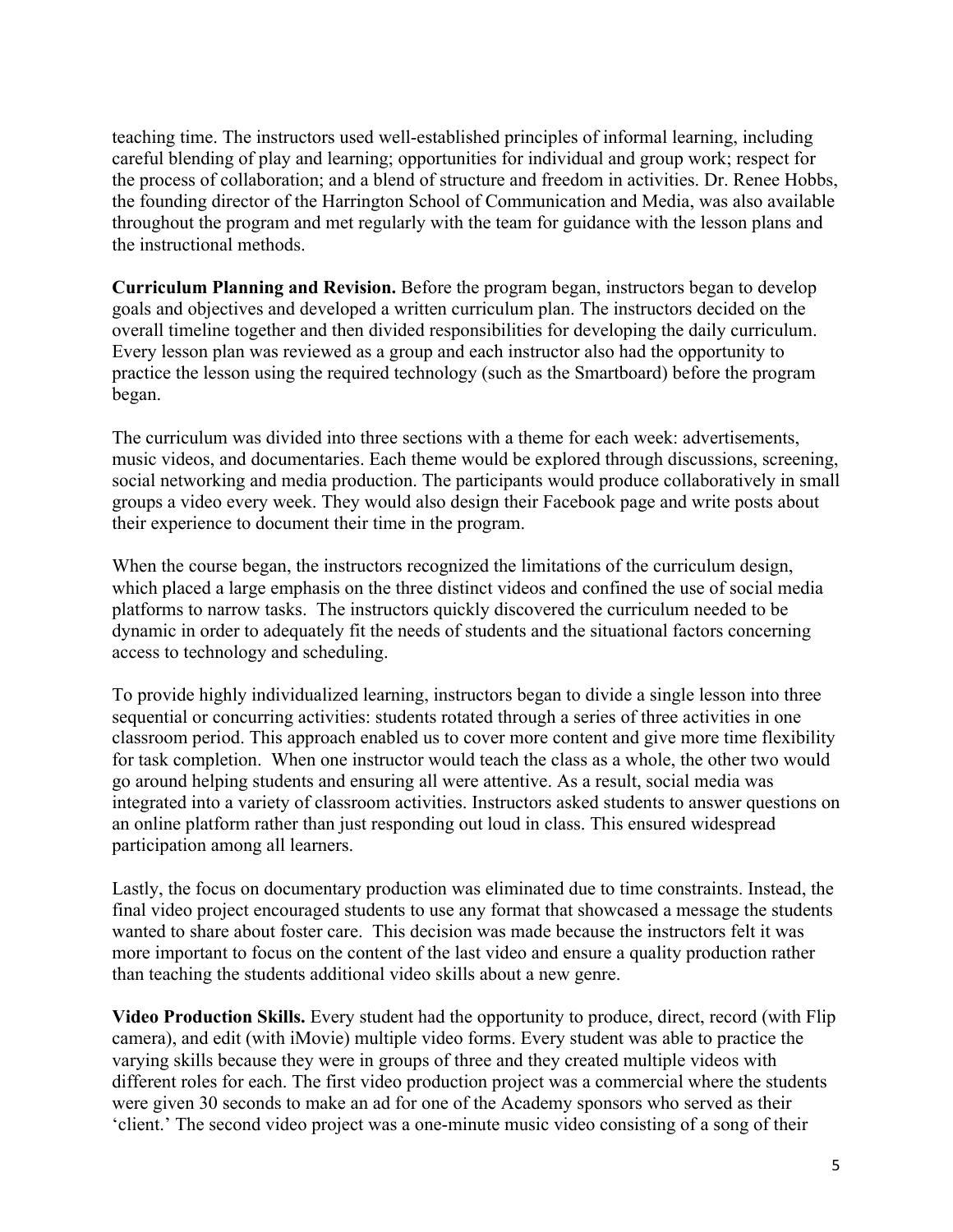choice. The students had more creative freedom with this project, but also were required to include a story within their video. The third video project was the most open with the main requirement being that it had to include a message of the students' choice about foster care. The video projects were ordered as such to gradually increase production skill, difficulty and to give students confidence to create more creative and expressive videos. For each video project, students conceptualized an idea, wrote a script, filled out a storyboard, recorded the required shots, and edited the final piece.

**Critical Analysis of Media.** Students used critical questions to analyze a variety of media texts. Students used a 'remote control' created by Renee Hobbs that has five questions listed on it:

- 1. Who is the author and what is the purpose?
- 2. What techniques attract your attention?
- 3. What lifestyle, values and points of view are represented?
- 4. How might different people interpret the message differently?
- 5. What is omitted?

The students analyzed many TV commercials and music videos using the 'remote controls' in small groups, individually, and as a class with an instructor. The class even had a discussion about other media forms that could be analyzed using the 'remote control' and examples such as billboards, magazines, and songs came up. As an out of class assignment, students answered a 'remote control' question about various media messages posted by the instructor on the Facebook group.

**Civic Engagement.** Students became more civically engaged throughout the program by carrying their participation onto the social media platforms and class communities created there. At the beginning of the program all students were introduced to Twitter, Facebook and Tumblr through instructor PowerPoint presentations, demonstrations, and personal account creations. Students also partook in a 'four corners' activity to discuss responsible social network behavior. After a situation such as, 'it's your friend's birthday' was presented, students would have to choose between posters stating a possible actions to take such as 'send a private message to them' or 'post on their wall.'

Social media activities were used to promote personal and social identity and were incorporated into many of the lesson plans. One of the most successful activities was an in class task where students published five posts on Tumblr that completed the sentence 'I am…' with original writing and an accompanying photo they found online. The activity allowed students to share more personal identity information about themselves with their classmates and develop stronger relationships commenting and interacting with peers using a social media platform. The task also helped them prepare for a performance activity where they read aloud their five statements on camera.

**Self-esteem, Self Expression and Feedback.** Towards the beginning of the Academy there were many examples of the students' unwillingness to listen to each other. When answering an instructor's questions, students struggled with simple turn-taking. Many were often trying to talk all at once. They interrupted each other and even instructors and staff members. Throughout the process of instruction and practice, students learned to accept and offer feedback to support their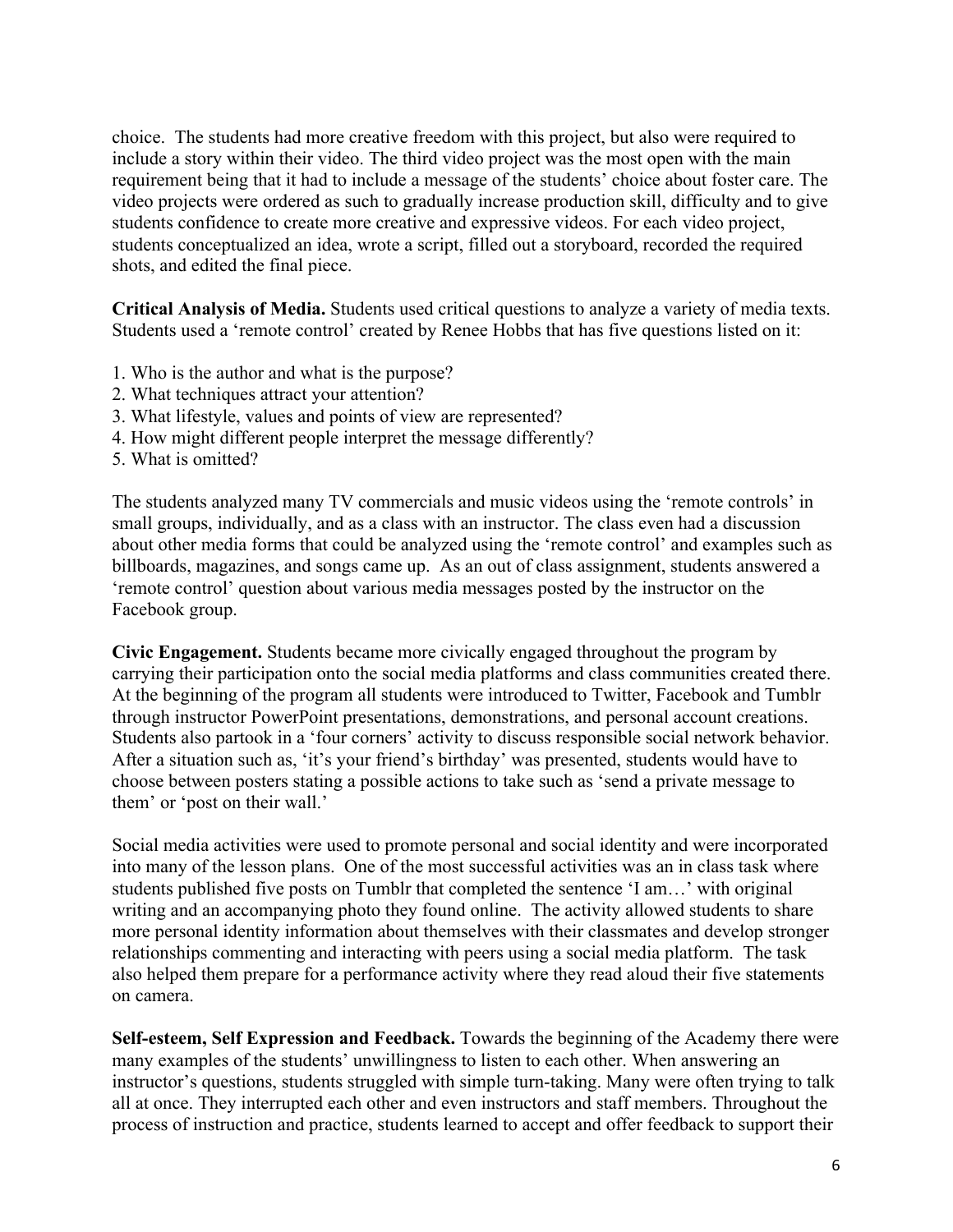own learning and that of their peers. Using the 'sandwich' method, instructors taught students how to give constructive, positive feedback. After viewing their peers' videos, students practiced such feedback by saying something they liked about the piece followed by one thing to improve, then one more positive thing. There was a class screening after each video production activity where students gave constructive criticism in the sandwich method. At the end of the program at the closing ceremony, instructors were delighted to see that students intuitively gave 'sandwich' feedback without any prompting. The enthusiastic feedback from peers helped students gain recognition for their accomplishments. During the Q&A process of the screening, the students expressed the value of self-expression through their depictions and conversations around critical issues of foster care.

**Academic Evaluation.** All lesson objectives were measured using several different means. The finished videos and online messages served as products that could be directly critiqued by the instructors. As part of the college educational setting, students were also required to take a quiz midway through the course and a final exam at the end of the program. Instructors used an innovative combination of assessment tools that made use of traditional and online learning models. For example, students watched a music video of their choice and answered five questions, sending their answers with a link to their video in a private Facebook message to the instructor. In the final exam, students individually responded to multiple-choice questions. Then, working in pairs, students answered two reflective questions on camera. Finally, groups of three students analyzed a commercial and collaboratively answered five media literacy questions in a Google document. Using the listed means in addition to class and online participation, the instructors determined objective achievement and final grades through a written report card, which they shared with the students.

#### **Student Collaboration and Social Change**

We wanted to carefully observe and analyze how students learn to collaborate and work together during the course. Prior to the program, research assistant Elizaveta Provorova gathered background information from the research literature concerning the psychological and emotional stresses of children and adolescents in foster care; this information was used during the planning process to determine the main challenges the instructors might face. During several meetings the team discussed skills foster children might need and how they could improve such skills. Foster children growing in unstable environments often have trust issues which leads to difficulty with communication and collaboration. As they often move from school to school, students in foster care may not know how to develop and maintain meaningful relationships. Therefore, special attention was paid to the issue of social change by enhancing these important skills.

Collaboration is one crucial skill that is necessary for the students to play an active role in their community. Acquiring collaboration skills is a long and challenging process for all adolescents, not only for children in foster care. Successful work in a group is possible when all participants are able to articulate their opinions while listening to each other and respecting their peers' opinions. Activities in the Academy were designed to help the students understand the value of compromise. With that in mind, the team of instructors put effort into creating activities that would help the students master communication and collaboration skills. Elizaveta Provorova decided to pay special attention to the dynamics of group work. She observed and documented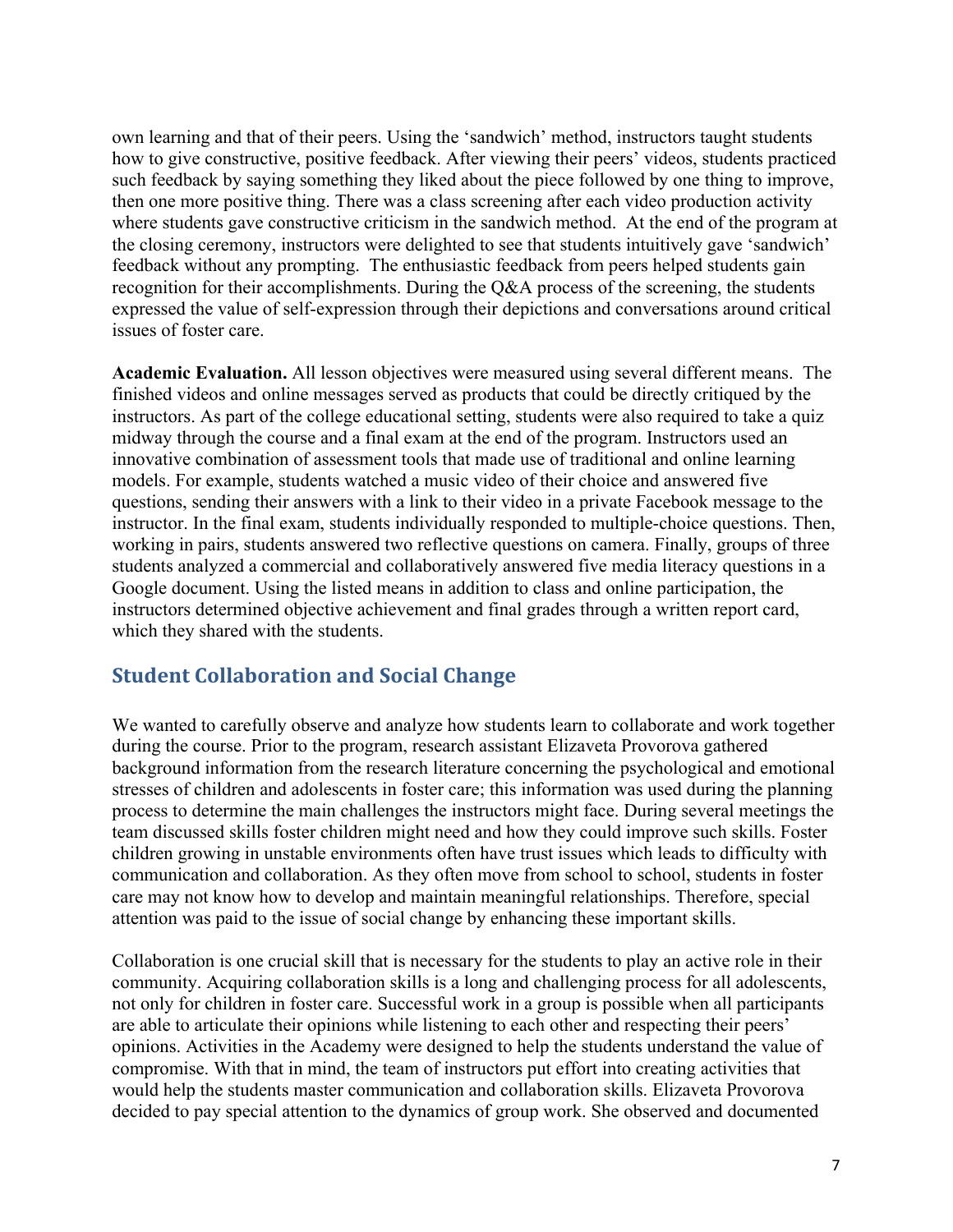such skills as listening to partners in a group; expressing personal opinions; and giving feedback in a constructive way.

**Assigned Group vs. Free-Choice Group**. The instructors were highly sensitive to the group dynamics that emerged in each student team. For the first two video projects the instructors selected individuals to participate in groups, ensuring a balance of genders and including different types of learners in each group. Such involvement helped structure the interaction between the students and sped up the process of video production. During the second week of the course, the instructors discussed the option of letting students choose whom they wanted to work with. Some students were unhappy with their group placement and others expressed a strong desire to work on their own. Such frustrations can be associated with the fact that these adolescents have not had enough positive experiences working in groups. For example, one of the students stated till the very last day that she hated working with others and was resentful about the instructors' decision to make her collaborate. It must be noted, however, that in the end of the Academy she confessed that she liked working together with some people (as long as the outcome was what she expected).

Some other students were also resistant to the idea of working with peers they did not choose, so after the first two projects the instructors decided to let the class divide into groups according to their preferences. It is important to note that several assigned groups were successful working together. For example, when students were producing ads, one group was so excited about the project that they needed little guidance from the instructors. They were the first ones to finish storyboard and shooting. Other groups were able to overcome communication problems that occasionally arose during the video production process. Students would argue (and even occasionally storm out of the room). In the end, they always returned and finished projects on time. Despite the challenges, all students have the potential to collaborate with their peers.

The decision to let the class divide into new groups for the last project led to interesting results. Although some students were able to work together in new groups and achieve great results, others were incapacitated by the amount of freedom they were granted. Some groups fell apart, and four students ended up working independently (under the supervision of an instructor) to create computer games. Other groups were extremely successful and, despite some arguments, were able to produce coherent and effective videos. This led us to wonder about the affordances and limitations of self-selected groups, a topic that is not well documented in the media education literature. However, it is difficult to assess how the freedom of choice influenced the outcomes of collaboration because too many variables were changed for this last assignment. The students were asked to choose a topic and a format for the video. Moreover, they did not have to present their storyboards to the instructors and peers, although they did that for the first two projects.

**Listening to Peers, Articulating Opinions and Resolving Conflict.** In working with each other, students were challenged in demonstrating listening skills to their partners and articulating their own opinions in a group. It can be assumed that students' skills to collaborate will be significantly enhanced as soon as they master these two competencies. One of the students was often frustrated, as he did not feel his colleagues' support. He was not aware of the fact that he was talking very quietly and not clearly enough. He had trouble articulating his ideas. This led to his initial problems collaborating with his partners, which were later resolved.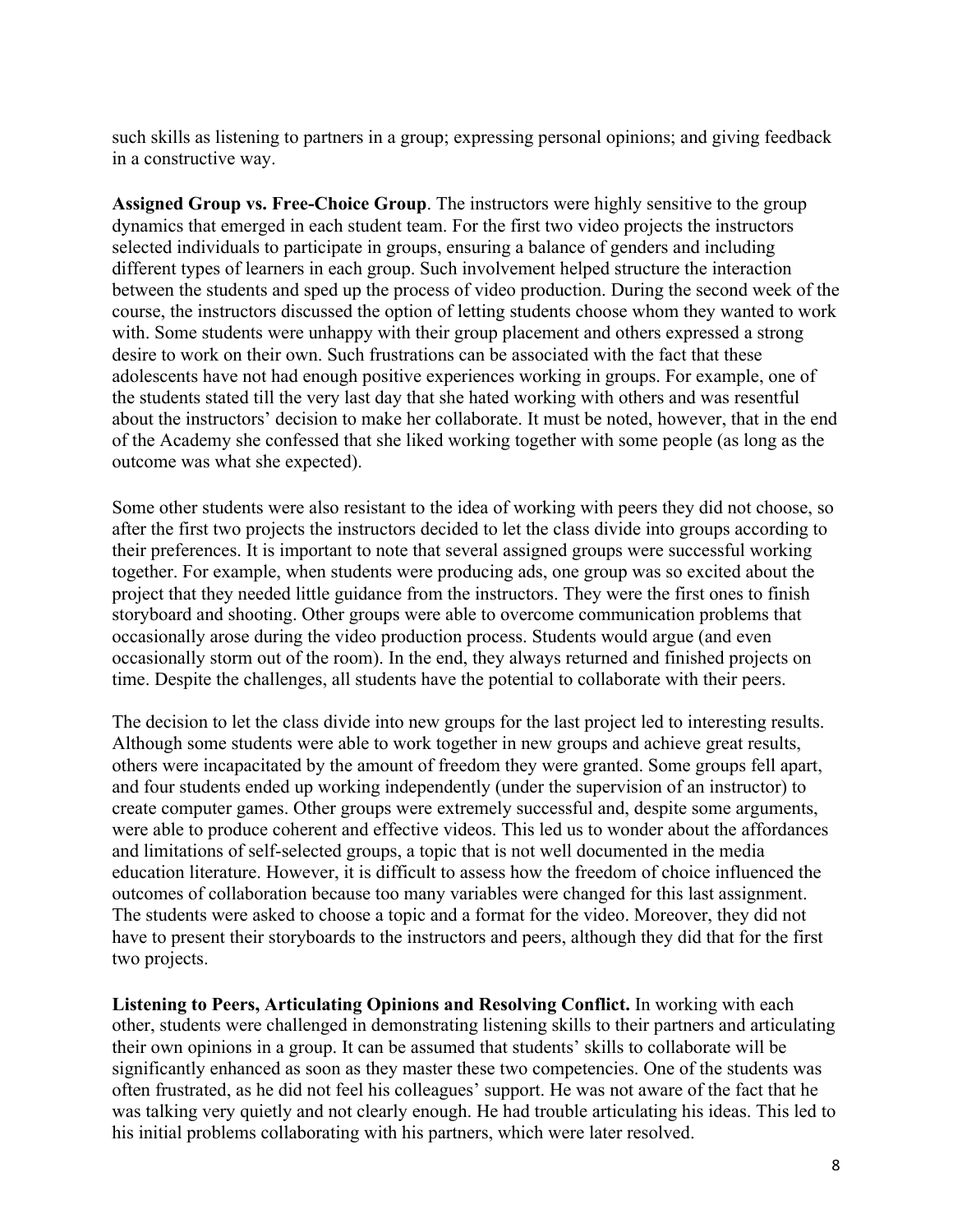In the beginning of the Academy there were some instances of bullying. During the first class when students were introducing themselves, they laughed at what others were saying. In the Facebook group some students were writing messages to each other and gossiping about their peers. In particular, one of the students was picked on by a group of boys who called him gay. Instructors addressed this issue directly in coordination with support staff.

Despite all these challenges, after the successful first video production and responsible social networking activity, it became clear that students would be able to acquire collaboration skills. They showed growing ability and willingness to work with others by supporting peers and helping instructors. During one activity when students needed to film each other in pairs, one pair of students was not happy working with each other. In this difficult situation, another student helped the others in the pair to record each other, thus taking on facilitator responsibilities. On many occasions students expressed support for each other and they were patient and understanding. They especially acted this way towards a handicapped student. Everybody showed great respect for her and willingness to help her. Even though there were some instances of bullying during the academy, on the night of the screening students became one big family. They offered many kind words to each other and showed kindness and compassion.

Teaching students to work together proved to be both challenging and rewarding. Despite all the challenges that students had to overcome learning to collaborate with each other, and despite the fact that many still need to come a long way before they can effectively work in a team, a lot has been achieved. Even students who were the most hostile towards the idea of collaboration learned about benefits of listening to each other and giving constructive feedback to peers in a group.

**The Facebook Group.** In the beginning of the Social Networks class, the instructors created a Facebook group for the students to communicate during and after the Academy. The objective of this group was to maintain the feeling of group cohesiveness and belonging. It was our understanding that some foster parents did not encourage children's use of Facebook. However, these parents were told how important it is for the students to stay in touch with each other after the Academy. Although the students liked the idea of having a secret Facebook group, not all of them enjoyed participating in it from the very beginning. Some were annoyed when others sent them multiple messages through this group. As a result, several students left the group.

However, when the Academy was over, the group proved to be an important resource. The way the students are now using it is one of the indications of the social change that happened as a result of the Academy. The students learned how to behave responsibly on Facebook and how to use social networks for meaningful communication.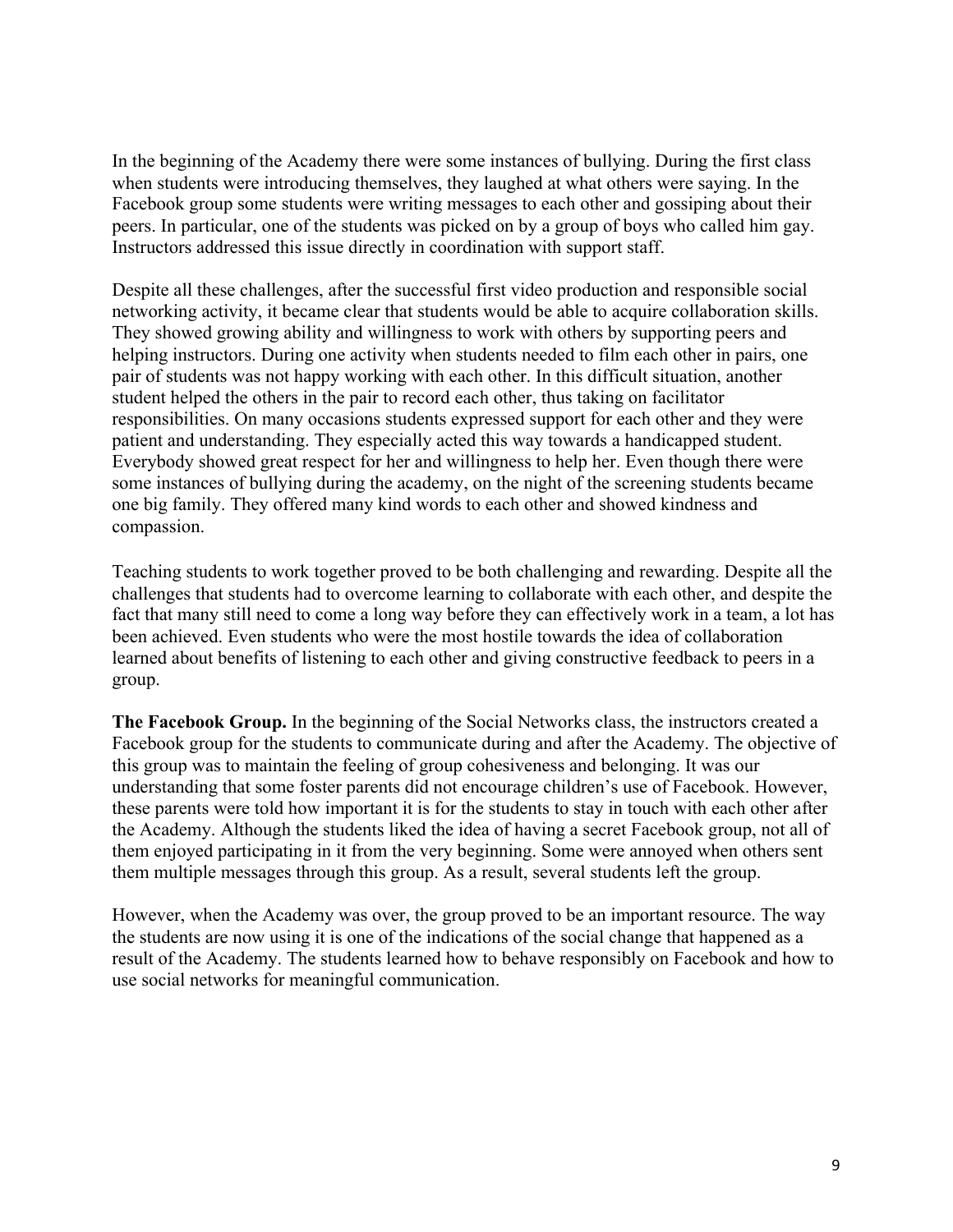#### **4. Administration and Organization**

In this section, we describe how the team interacted with First Star staff and partners at the University of Rhode Island. We describe the space, timing, and coordination issues we experienced.

**Overview of the Leadership Team and Planning Timetable.** The Media Education Lab was asked to submit a proposal for the First Star URI Academy on April 23, 2012. The negotiation of schedule and budget took a month until the approval on May 31st. The final approval and coordination between the partners took place on June 18 at Davis Hall. First Star and the Harrington School of Communication and Media co-sponsored the course budget including the salary for instructors, staff, and research assistant, as well as costs of classroom and learning materials. Dr. Lynne Derbyshire, Chair of Communication Studies, was in charge of the academic requirements and approved the syllabi of the two media courses.

Dr. Renee Hobbs led the team of instructors to create a detailed and engaging curriculum during the month of July. Matthew Buchanan, director of First Star URI Academy briefed the instructors on the background information regarding emotional state and behavioral challenges of foster youth. Mona Niedbala, head of the Curriculum Materials Library provided the space for the course and access to more Flip cameras and computers. Dana Neugent of Information Technology Services planned with the lab the video documentation of the the two courses.

The instructional team was assembled by Jonathan Friesem, the manager of the Media Education Lab manager and a PhD student in the School of Education. The co-instructor Kelsey Greene joined the Media Education Lab team after graduating from Ithaca College in Documentary Studies & Production last year. Timothy Tierney, Computer Science student, was recruited as an intern instructor and technology coordinator. Elizaveta Provorova, a PhD student in Mass Media and Communication program at Temple University was asked to join as a research assistant. The team was assembled in the first week of June and met ten times throughout the month to create the curriculum for the two courses. The lesson plans were introduced during the July 18<sup>th</sup> meeting. The PowerPoint presentations of the entire 18 lessons were ready by July 6<sup>th</sup>.

The curriculum was structured to meet the program's goals and objectives using a variety of instructional methods. Moreover, the curriculum was finalized taking into consideration the coordination and needs of the different partners. Classes were scheduled to fit the First Star URI Academy timetable as well as the CML opening hours. The documentation of the project was scheduled to record different activities according to the curriculum plan in order to provide variety of materials for the three short videos to be produced. By the end of June, First Star supplied 30 computers to the lab in order for us to customize them for the course demands. As mentioned in the first section, the curriculum plan was structured and designed in order to introduce gradually to the students the art of video production and a responsible use of social networks.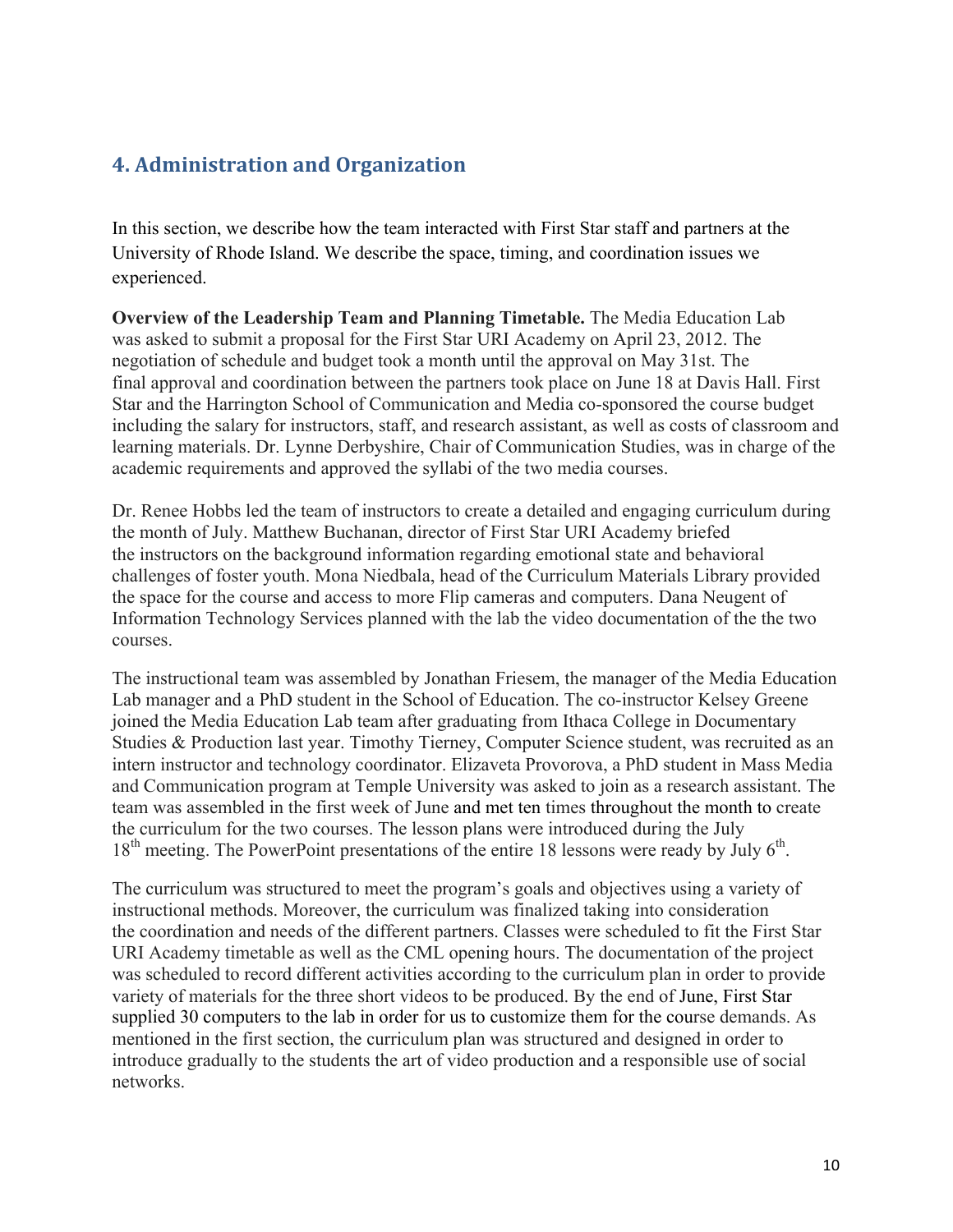**Space Issues**. The program was held in different parts of the college campus. The first session on Sunday July 8<sup>th</sup> took place at the Chi-Phi fraternity house where the students stayed for the whole month of the Academy. Since students had just arrived to the campus, we met them at the fraternity. The session went well considering the fact that there was no technology involved, as we had first planned. The following three weeks our courses were held at the CML (where we used the smart boards) and on Sunday mornings, where we worked at Swan Hall (with a data projector). While the CML space was comfortable and accommodating, at Swan Hall the air conditioning did not work and access to the building needed a pre-approval from the University facility manager. On one occasion (Friday July  $20<sup>th</sup>$ ), we decided to have the class at Chi-Phi living room since the students were running late. However, without access to technology and an appropriate classroom, the activity was much less effective.

**Coordination Issues.** The dynamic nature of the program made scheduling and coordination between the different partners rather challenging. On different occasions the students would come late because the previous activity was prolonged or an unscheduled visit was made by sponsors or guest speakers. The documenting crew would come early to set up the equipment while the CML librarians set up their smart boards, computers, power cords, tables and chairs according to instructional strategy. Many times the late arrival of students forced the instructional team to change their instructional plan. Sometimes this meant that the CML staff had to reorganize the room. Furthermore, on three occasions, the CML librarians worked overtime since the lesson finished after the library closing time.

**Communication between Media Education Lab and First Star.** In the first two weeks of the program, the instructors and First Star staff tried to find the best way to communicate. Texting was found to be the best way to contact one another. Most of the text messages were about schedule updates and the technology (i.e., whether the students needed to bring the computers and the Flip cameras). During the entire program, there were no scheduled meetings between the Media Education Lab and First Star staff. As a result, the coordination and debriefing was done during class time, mainly through informal communication between Mathew Buchanan, Francesca Merwin and Jonathan Friesem. The dynamic nature of the Academy kept everybody alert to changes. These short debriefing and planning sessions during the class breaks were highly effective for solving burning issues such as behavioral problems, equipment problems and personal issues.

However, the communication about the schedule and staff responsibilities was less effective. The Media Education Lab team shared with First Star the course schedules in the June  $18<sup>th</sup>$  meeting. During the Academy the instructors learned that the courses' schedule was not accurate. It led to the idea that First Star would share the schedule of the whole Academy's schedule through a Google document. In the last week of the Academy the whole schedule was shared, which made the communication and timetable much easier to coordinate.

**Staff issues** The Media Education Lab instructors were helped by 9 First Star staff members. who were in charge of the students' conduct, discipline and behavioral or emotional problems. The instructors met Matthew Buchanan and Erick Betancourt once before the Academy started. During the Academy the staff and the instructors met only during classes.

As a result, there was substantial miscommunication as a result of unclear expectations about the role of the staff in the classroom. Staff members frequently did not demonstrate respectful,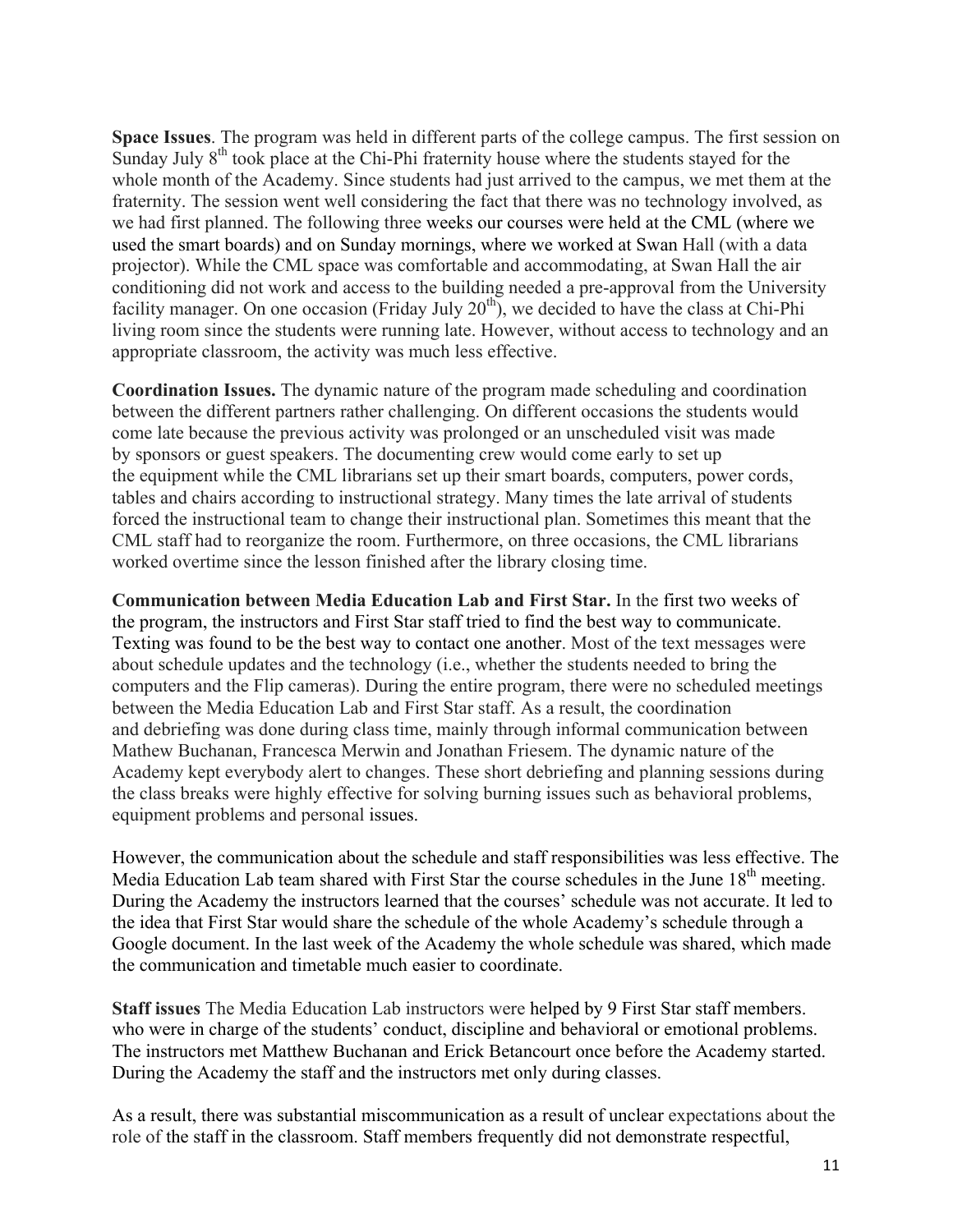college-like classroom behavior. Many were disengaged and acted as if the classroom time was a "break" for them. For example, one of the staff members was asked on two different occasions to remove his earphones because he was modeling disrespectful conduct in class. Each session, the instructors had to force staff members to sit near the students and help them concentrate and be involved. In 4 of the 18 classes the staff was let out for a break while Matthew Buchanan or Erick Betancourt stayed to keep an eye on the students. The most efficient role the staff members played was during video production where they were assigned in advance to groups of three students. Clearer expectations about the role of staff members as teaching assistants and role models would have addressed this situation.

**Screening Night.** The highlight of the course was the screening of the students' videos on Sunday July  $29<sup>th</sup>$ . The logistics of the evening were planned ahead of time to minimize any problems. The students' videos were edited several days before. The documenting crew had provided a short music video. The CML librarians ordered a gift book for every student. First Star invited the sponsors, families and a guest speaker: Harrison Grigsby, an artist and educator, who helped create a great atmosphere for the whole evening with his inspirational speech. Although the air conditioning was weak and the lights did not go off completely for the screening of the videos, the planning and coordination between the different partners created an unforgettable event.

In summary, the program administration suffered a bit from the novelty of beginning a new collaboration. Since it was the first year of the First Star URI Academy, the main challenge for the different partners was learning to work together. The nature of the one-month Academy needed a specific kind of management, which was successfully showcased at the screening night. The Media Education Lab instructors dealt with many administrative and organizational challenges apart from the teaching responsibilities. All in all, the results of the collaboration with the First Star staff was much more than simply helping the students to familiarize the academic environment. The successful collaboration led to a positive experience of the students and a great feeling of fulfillment from the instructors.

#### **6. Technology**

Both the Social Network and Videography courses demand many technological components in both the instructional delivery and student learning processes. The instructors were teaching at the CML (Curriculum Materials Library) space, which has Smartboards, Mac desktop computers and laptops as well as Flip cameras. The availability of the technology with the assistance of the CML staff was crucial for the success of two courses. All the technology challenges were overcome thanks to the CML equipment and staff who was able to assist when needed.

The staff of the Media Education Lab was not involved in the decision-making regarding the type of technology given to students who participated in the program. However, during the preparation for the academy in June, the instructors tested Dell Inspiration netbooks and Flip microHD video cameras and finalized their settings before giving them to the students to use in class.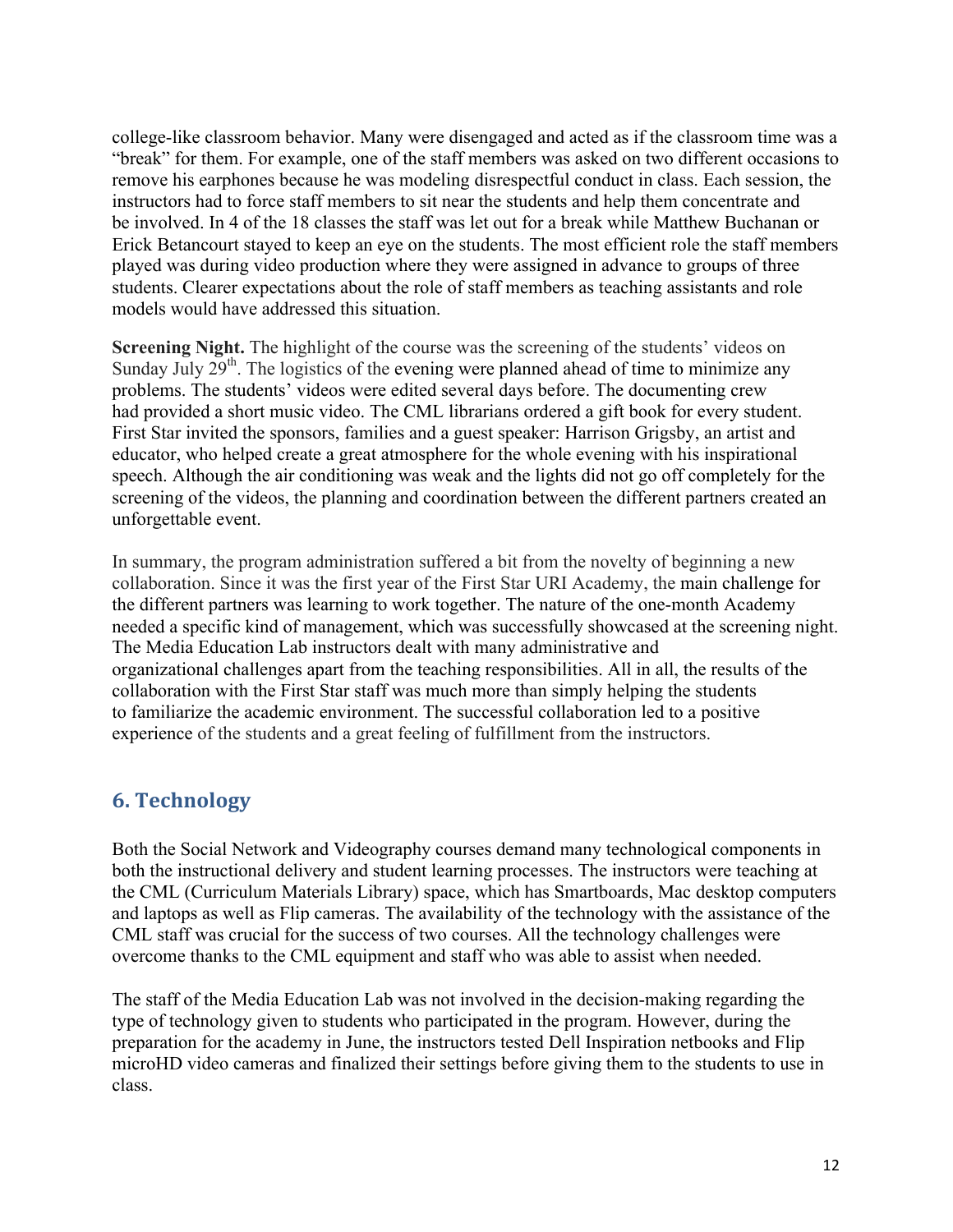Unfortunately, the netbook computers were incompatible with the Flip video cameras, making most video editing tasks impossible on this equipment. The computers were built for simple web browsing and reading email while running only half of the Windows 7 OS (Windows 7 starter package). The Flip cameras did not offer specific options for recording formats, and the camera file size output was large because it recorded in HD format only. The computers lacked essential memory to do even basic editing with standard definition video.

**Video editing.** Most video editing packages required more CPU power and/or memory than the given Dell computers could provide. It was also difficult to find a way to get the video footage from the Flip cameras compressed so it could be edited. Timothy Tierney did find a few programs that were free to download onto the netbooks that could function as viable editing software. One was called "Avidemux," a simple video editor that was not only capable of editing the video format found in FlipShare, but could also give students the ability to tweak settings to create a more elaborate post-production. The problem however, was that video importing and exporting was excruciatingly long and could take several minutes to save a seven second clip. There were other editing programs that had potential to work with the netbooks but many of them cost a premium fee. In the end, the software the instructors were going to use was the preinstalled video editor. All the netbooks came pre-installed with Windows live Moviemaker, a simple video editor made to work with the built-in camera on the netbook displays. Unfortunately, unexpected problems arose even in this program.

Getting the video compressed was simple. Built into the Flip Share software that is required to download footage from the Flip cameras is an option to share videos in certain formats. One of the formats is an online option, which compressed the video to half of standard definition, exactly what Windows Live Moviemaker can handle. There was still one big issue though. The computers were only meant for very basic online use, and the video editing software could only do so much. The students had to create commercials, music videos, and final video projects that were limited to the basic split, transition, filter and text blocks. The process to shoot, load, convert, save, load, edit, load, and then export would have taken too much time to process with the Dell netbooks for the students to work with. The large amount of time would also have led to increased frustration on behalf of both the students and instructors. The small netbooks simply lacked the horsepower to do the job.

We also struggled with the issue of music downloading. Besides the copyright issues that were discussed in class, the technical process limited the time and the efficiency of the editing process. All seven groups were downloading music from YouTube at the same time, which created a lot of traffic resulting in slow downloading. In addition, the downloading process from YouTube demanded an installation of an app into Mozilla's Firefox browser. In some cases, the instructors needed to download the music by themselves in order to finish the editing within the times limits.

**Classroom use.** As a result of technological challenges, eventually the instructors came to the decision to use the CML's Macintosh computers with iMovie to edit and share video without compression or extended loading periods. This proved to be much more efficient for the students to handle as the computers were able to process the video quickly and they could add more professional quality to the their productions by being able to output video in high definition. Another bonus to using the Macs in the CML were their ability to download the videos from the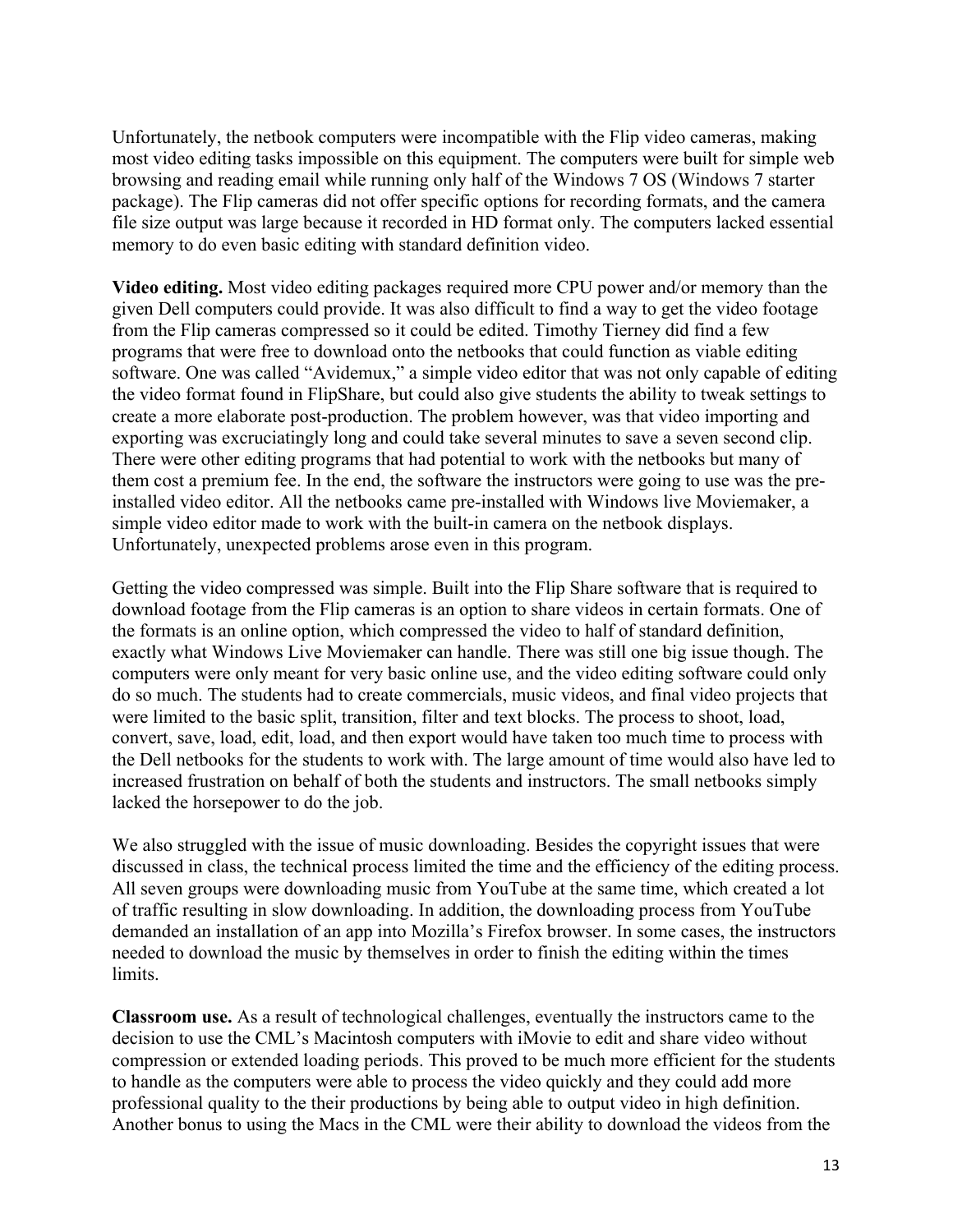Flip cameras without opening Flip Share, making the video post-production process more efficient.

**Social networking**. Students were able to use their Dell netbooks for social networking, which was major topic within the program. These small computers were capable of handling Internet use. The instructors taught the students how to use e-mail, Facebook, Twitter, and Tumblr. Facebook was the first social network the students signed up for. From the very beginning, we observed that students had a wide range of digital literacy competencies. For example, many of the students who already had a Facebook account had no trouble logging in while students new to the website were often baffled. One issue was a security option to attach a phone number to receive a text message with a password to log in. Students who unknowingly clicked the security option could not log in once the option was selected, which forced them to input a phone number that could receive a text message. Most students didn't have a cell phone and could not log in without it, so they were forced to create another account with access through their Dell netbooks.

**Facebook Distraction**. Although students were often on-task while using their computers in the class, adolescents were challenged to stay focused on academic work when they had easy access to the Internet and to social networks in the classroom. Many students became distracted by Facebook messages from other users. Some students were being teased online during class, which did cause a few outbursts of emotion that interrupted class. Students who were not paying attention or were distracting other students were warned not to use the Facebook messenger, but with one easy click they could hide their chat windows, making it frustrating to maintain student attention during computer activities.

**Twitter**. Twitter was another social network that the students worked with. Many of the students were unfamiliar with Twitter and most did not have an account; many of them did not understand the interface as well as Facebook in the beginning of the course. During the class session, the students' experience tweeting and the results were shown on the Smartboard. They learned to use @ connect # hashtag and retweet another students' tweets. Twitter was used in the course to teach using short answers and to search for information via alternative resources.

**Tumblr**. Tumblr is a microblog website made to be customized by the user. Instead of personal accounts, Tumblr focuses on specific interests like cars or music instead of personal lifestyle like Facebook and Twitter. The site allows users to create text, audio, video, image, quotes, or links within a post. Users can also message each other, follow, and host several blogs at the same time. Some of the students in the class had an issue finding buttons and features, causing the layout to fail to load completely, leaving out other features the users should have access to. Moreover, uploading pictures was challenging for some students. Eventually after several lessons working with Tumblr, almost all students were successful in uploading pictures. Tumblr was used in the course to demonstrate using attached pictures the differences and diversity between students' answers. The instructors created a special Tumblr account following all the students. The account was opened via the Smartboard and all the students could see their answers and their friends' answers. Apart from one student who had an account, Tumblr was a new networking tool that was integrated successfully into the class.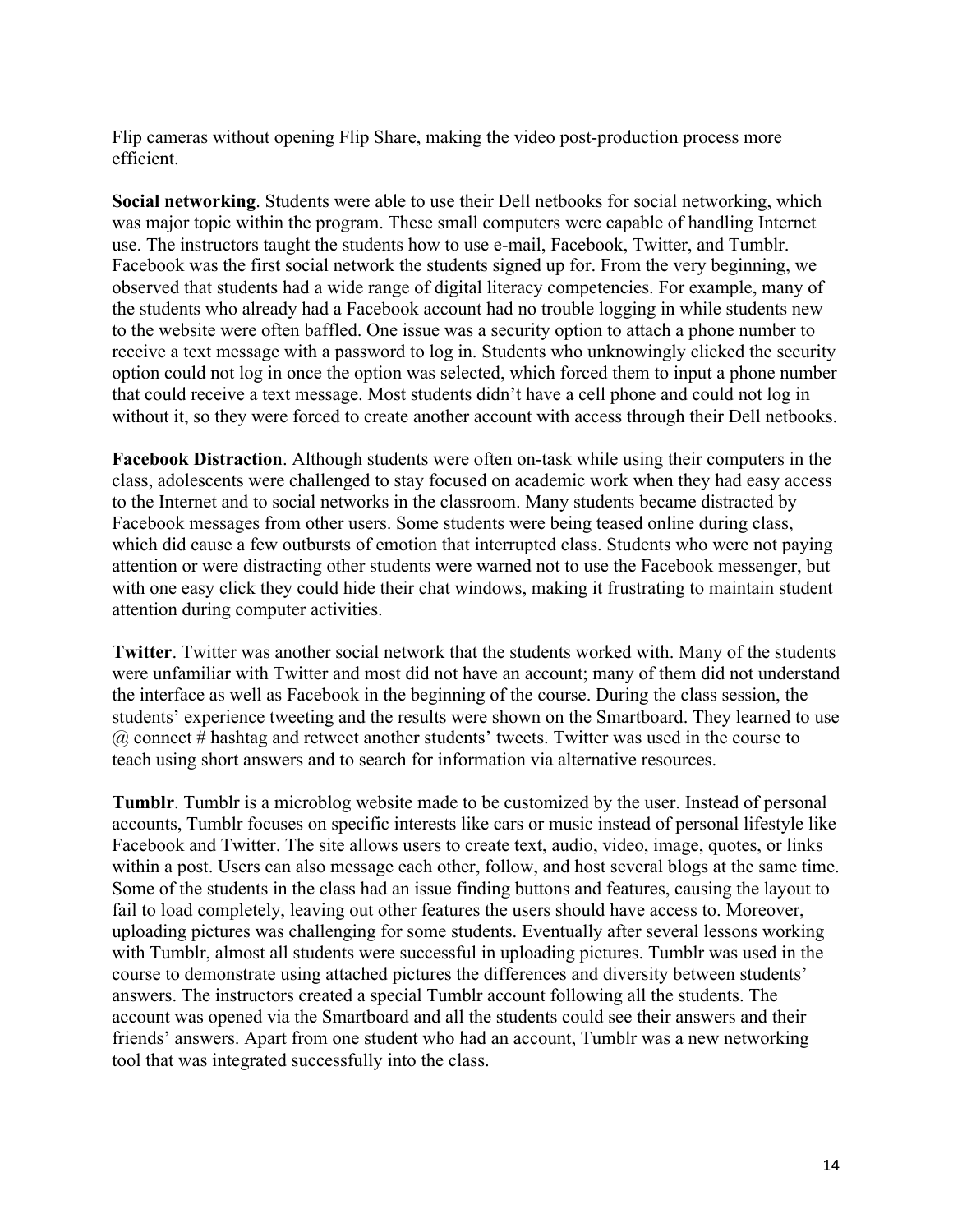**Access issues**. Wide differences in access were noteworthy in how students used e-mail. Some students frequently forgot or lost their passwords for their email and social media accounts. Since social networks require a valid email address, we required students to use Gmail, Google's version of e-mail, as the essential starting point. Though it was not the main focus for most of the lessons, many students were able to access their e-mail accounts without a problem sending or receiving messages. Some students did not remember account information for their social network and did not use Gmail for their accounts, or had forgotten their Gmail account as well and had to re-create their accounts at the beginning of every lesson. The instructors recorded the students' account information in an Excel spreadsheet once account information loss became a constant issue.Students who used Gmail to create accounts were able to recover their passwords and usernames for all the social networks they used. Students were also able to join in private groups only those in the Academy had access to.

**Connectivity.** There were a few details that made social networks a bit tricky to use. Firstly, all students needed access to the Internet. At URI, the Wi-Fi ports are abundant and fast around campus, but in a single classroom with 22 students, the connection starts to lag and all online processes start to take longer for everyone using it. Secondly, all students had access to the Internet, which became a distraction for some during class. A few times, students were not working on the assignments and instead were downloading other programs from the internet, which made their Dell netbooks run slower. Overall, the program was a success, and technical issues were handled appropriately. Students were quick to learn how the basic editing process worked and were able to complete all their projects within the time they were given.

#### **7. Recommendations**

Based on our experience, we offer these recommendations for the future. Concerning the learning outcomes and objectives of the program:

- **EXECUTE:** Discuss Academy goals and overarching educational objectives with course instructors prior to yearly curriculum development
- ! Create a meeting of all course instructors within the Academy to expand collaboration opportunities
- ! Incorporate social networking conversations and activities more throughout the program
- ! Have class instruction broken into three concurring lessons more often
- ! Create a clear grading rubric prior for all assignments prior to the start of the program

Regarding the quality of student collaboration and social development, we recommend:

- ! Create more activities that would teach the students about various collaboration strategies
- ! Have discussions with the students about the value of collaboration
- ! Have role-playing activities that would teach the students about the importance of positive feedback
- ! Develop assignments that would involve using the secret Facebook group
- ! Have similar activities first in assigned and then in free-choice groups in order to better measure social change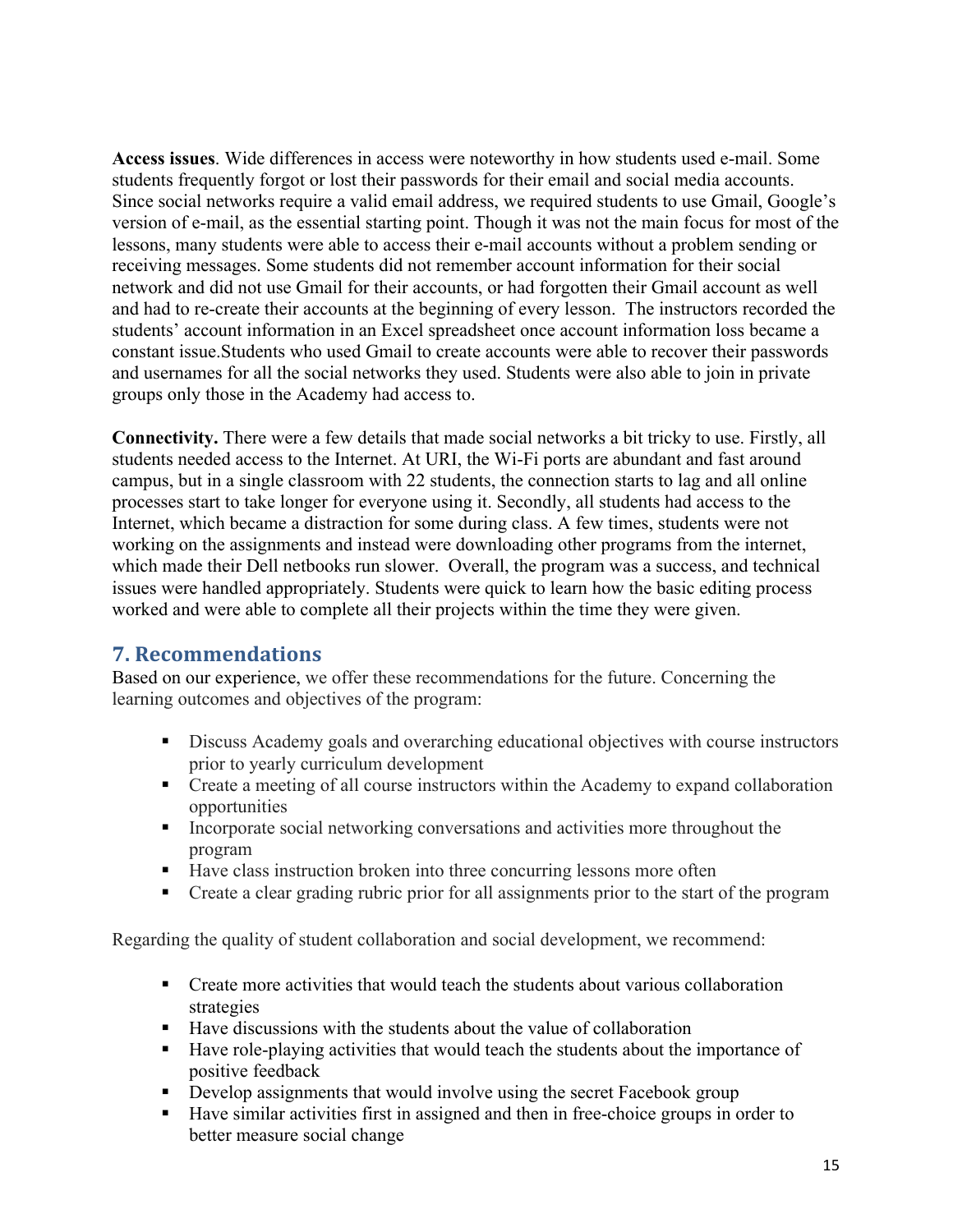Here are recommendations for the administration and organization of the program:

- ! Have an initial meeting with all the partners to clarify responsibilities and expectations
- ! Create a platform for suggestions and remarks during the Academy
- ! Have a shared schedule with all the partners
- Create a scheduled weekly meeting of staff and instructors
- ! The Media Education Lab should have a course and technology coordinator who is not an instructor

Below are a few recommendations to improve the use of digital media and technology in the program:

- ! Computers need at least a full 4GB of Ram installed to edit the videos
- Guest account access needs to be set on the computer ahead of time
- ! Safe broadband Internet access should be available for student use
- ! Students should be challenged to explore more new websites and enhance their research skills
- Students need the opportunity to work with advanced video editing software, which will give them more control in video editing.

#### **Summary**

By teaching two courses in Social Networks and Videography to participating students at the First Star Academy of the University of Rhode Island, we demonstrated the successful collaboration of different partners in the service of youth development. The foster youth, who came to familiarize with the academic setting, improved social skills, self-esteem, selfexpression and trust in order to learn, collaborate and experience a meaningful form of communication and media studies education in the university.

Though many challenges were raised during the three weeks of the program, most of them were overcome thanks to the teamwork and contribution of the partners. We did not have access to the learning goals of the national program before we began the program. Fortunately, Dr. Renee Hobbs and Dr. Lynne Derbyshire assured academic standards by overseeing the curriculum development process. In a later discussion with Dr. Kathleen Reardon, the First Star's Director of Foster Youth Education and Director of the Curriculum Committee, we discovered the importance of having mutual goals and objectives.

The management of the two courses required the instructors to coordinate with many partners with different goals and demands. The main goal of empowering students kept the team focused on the best way to collaborate. Since the project was new to all the partners involved it took two weeks to start working efficiently. The coordination among the fifteen staff members working simultaneously in the library, administration and management was meaningful and successful for all the partners. All of them express their willingness to keep collaborating in the First Star URI Ram Academy during the upcoming years.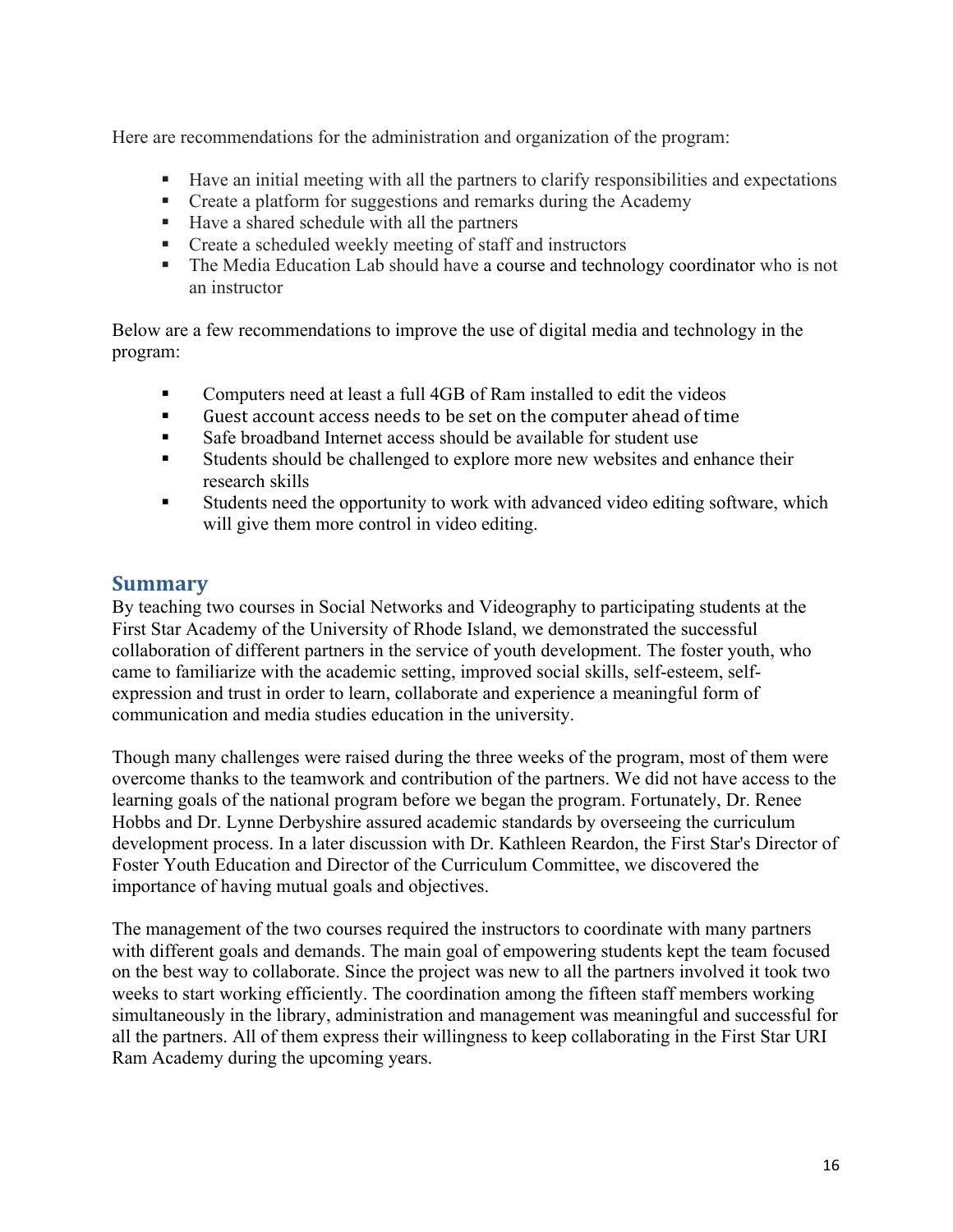Technology became an enormous problem mainly because of the laptop computers' limited memory that made it difficult to edit videos and work on social networking. The solution came thanks to the help of the CML. The students edited on Mac computers capable of editing the videos and in many cases the CML computers replaced the students' laptops for the session. This solution was the best answer to the technological challenges. Nonetheless it devalued the generous gift because the students saw that their computers were too slow and weak to handle basic functions.

The students experienced social change and collaboration on the deepest level during the three week program. Their openness to share and get constructive criticism as well as talking in front of an audience at the screening night showcased the major shift in their self-expression and selfesteem. The moving personal videos touched each one in the audience. The students' appreciation of their team members and companioned feedback revealed the social change they underwent from a resentful team member questioning the possibility of collaboration to a proud video maker who acknowledges his or her team members.

We hope that the effect of the program will be nurtured by a longitudinal course sequence that will not only familiarize the foster students with a preparation for college life but will be a life changing experience for a better future and opportunities in society.